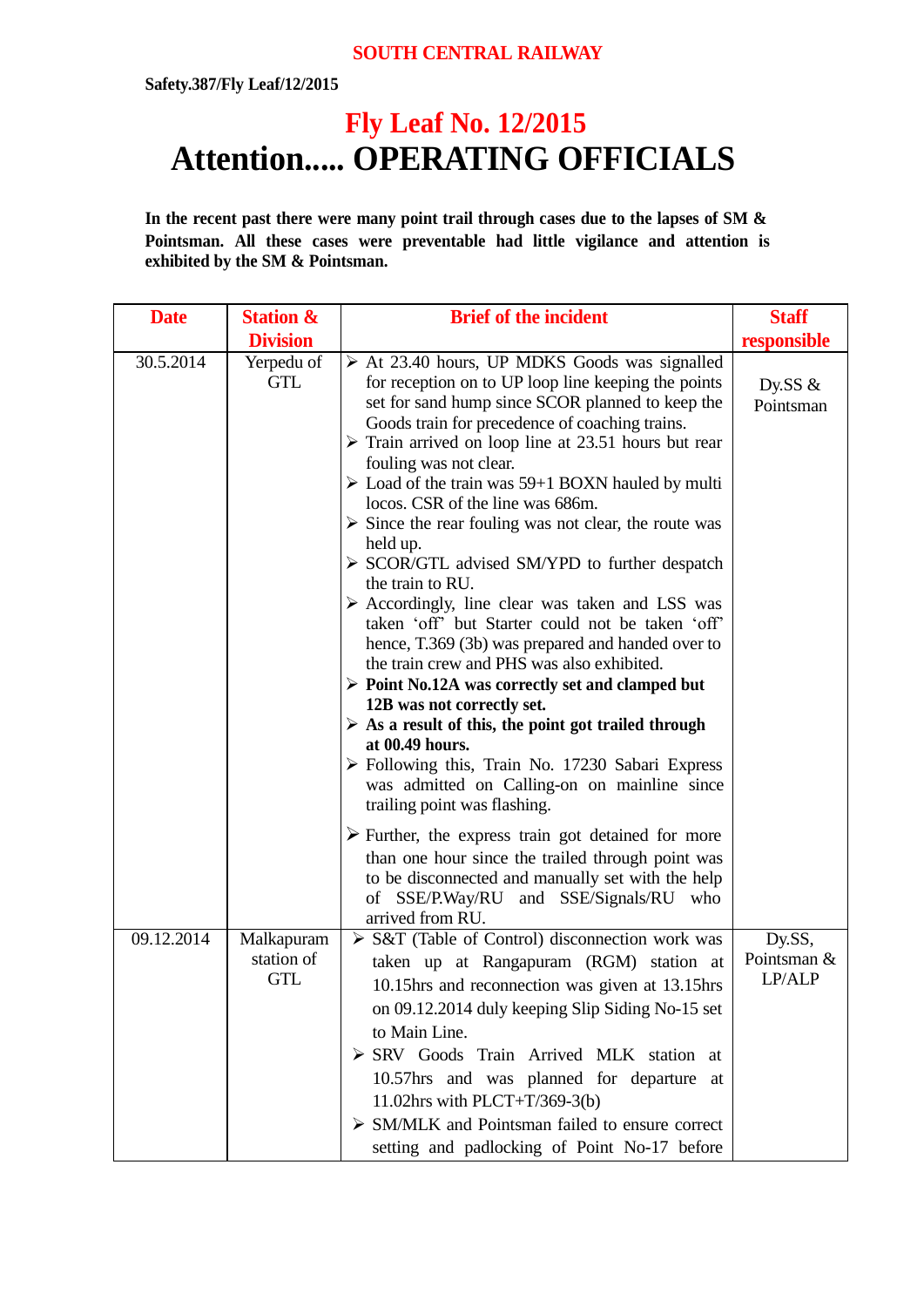|            |                                     | handing over the train passing document to the<br>train crew.<br>$\triangleright$ LP also has failed to ensure PHS.<br>$\triangleright$ As a result of this, Point No. 17B was trailed<br>through.                                                                                                                                                                                                                                                                                                                                                                                                                                                                                                                                                                                                                                                                                                                                                                                           |                         |
|------------|-------------------------------------|----------------------------------------------------------------------------------------------------------------------------------------------------------------------------------------------------------------------------------------------------------------------------------------------------------------------------------------------------------------------------------------------------------------------------------------------------------------------------------------------------------------------------------------------------------------------------------------------------------------------------------------------------------------------------------------------------------------------------------------------------------------------------------------------------------------------------------------------------------------------------------------------------------------------------------------------------------------------------------------------|-------------------------|
| 08.02.2015 | Vendodu<br>station of<br><b>GTL</b> | $\triangleright$ At 21.30 Hours, one Coaching train was given run<br>through signals Via DN Main Line.<br>$\triangleright$ Subsequent to the run through of the train, the<br>route between DN Mainline and Starter and DN<br>LSS remained locked / held up.<br>$\triangleright$ Following this train, Train No. 17487 DN<br>Thirumala Express was received on DN loop line<br>setting the point to sand hump.<br>$\triangleright$ After the arrival of the train on to loop line,<br>Dy.SS could not take 'off' Starter Signal since the<br>mainline route was in locked condition.<br>$\triangleright$ Hence, he prepared T. 369 (3b) and handed over<br>the authority without ensuring correct setting and<br>clamping of far end point.<br>$\triangleright$ LP, ALP and the LI who was on footplate noticed<br>the wrong setting of points and stopped the train.<br>They gave all-concerned message.<br>The unusual was prevented due to the vigilance of<br><b>Loco Running Staff.</b> | Dy.SS $\&$<br>Pointsman |
| 14.11.2015 | Tuggali<br>station of<br><b>GTL</b> | > Crossing of UP BTPK Goods with T.No.12975<br>DN Jaipur Express was planned.<br>$\triangleright$ UP BTPK Goods was admitted on $2^{nd}$ Loop Line<br>at 19.52hrs.<br>On arrival of UP BTPK Goods 15T & 1T Route<br>≻<br>Locked and 7BT dropped (the rear point zone and<br>upto LSS in the opposite direction in rear of the<br>Goods train).<br>$\triangleright$ SM/TGL applied COGGN cancellation method to<br>clear route locking of $15T \& 1T$ . But the point<br>zone could not be released.<br>$\triangleright$ As a result, T. No. 12975 Express was admitted<br>on 1 <sup>st</sup> Loop Line by setting point No.7 to Sand<br>Hump.<br>$\triangleright$ After the arrival of the train on to loop line at<br>20.15 hours, .DY.SS failed to ensure correct<br>setting and padlocking of point before issuing<br>$T.369$ (3b) to the crew.<br>SM also arranged PHS from the defective Starter<br>➤<br>Signal.<br>$\triangleright$ Hence, <b>Point No. 7B</b> was trailed through.    | Dy.SS $\&$<br>Pointsman |